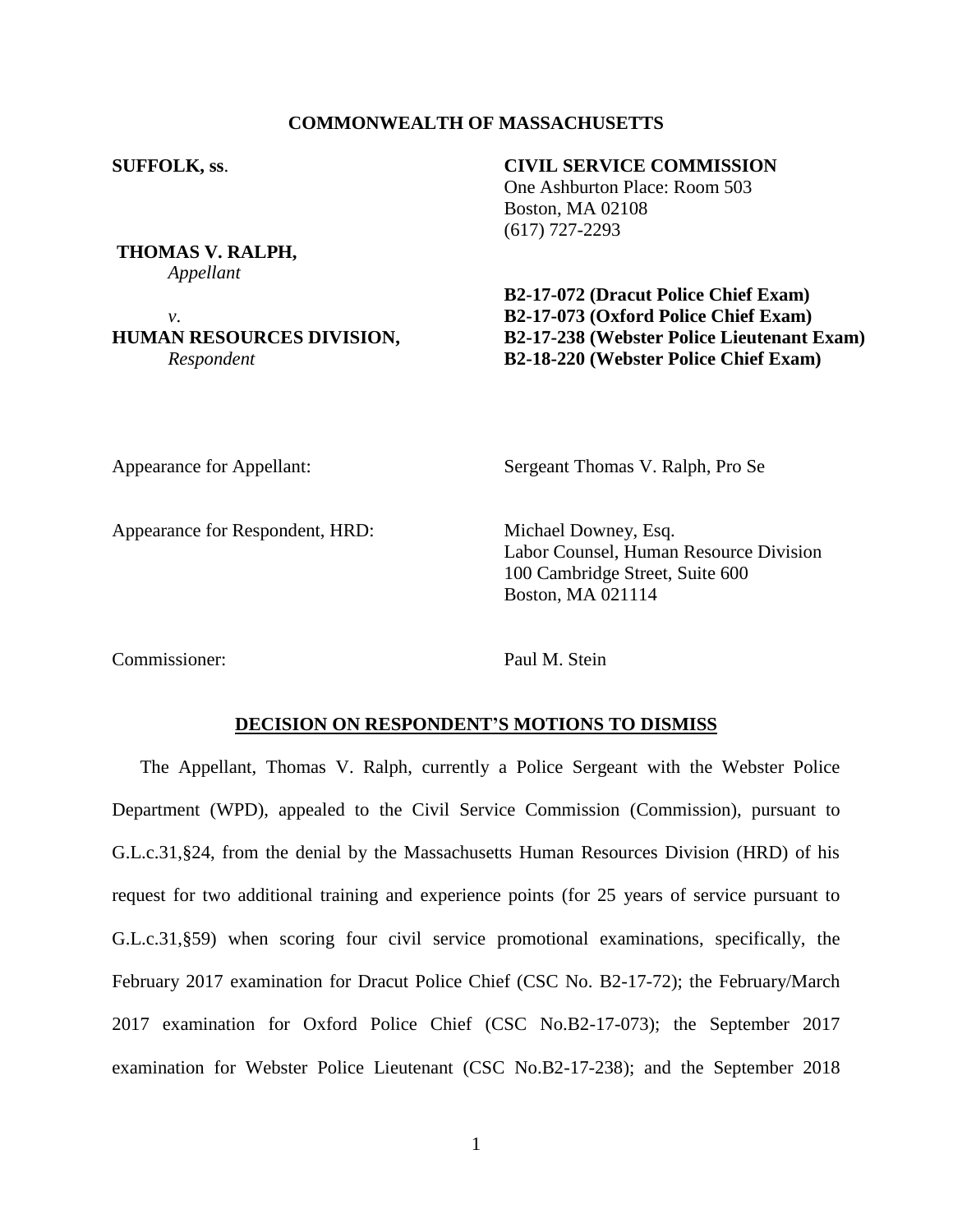examination for Webster Police Chief (CSC No. B2-18-220). All four appeals present the same issues of law.<sup>1</sup> They were consolidated for decision on Motions to Dismiss filed by HRD in each appeal, which the Appellant opposed. Some appeals may now be moot, but, the issue is clearly a continuing one that warrants a decision on the merits. For the reasons set forth below, the Commission concludes that the Appellant's claim to a Section 59 statutory preference is not well-founded and, as properly calculated, the Appellant's total years of service do not qualify for the Section 59 preference. Accordingly, HRD's Motions to Dismiss are allowed.

## **FINDINGS OF FACT:**

 $\overline{a}$ 

Giving appropriate weight to the evidence and argument of counsel submitted and inferences reasonably drawn from the evidence, I find the following material facts to be undisputed:

1. The Appellant, Thomas V. Ralph, is a tenured police officer with the Webster Police Department (WPD), who currently holds the rank of permanent Police Sergeant. He began employment with the WPD in 1995 as a permanent intermittent police officer and became a regular, full-time police officer in 1996. He was promoted to Sergeant in 1999.

- 2. Sgt. Ralph's employment history prior to service with the WPD includes, in relevant part:
	- March 1988 through June 1996 Part-time Auxiliary Police Officer (16-20) hours/week) employed by the Town of Dedham Auxiliary Police Department
	- July 1990 through July 1996 Part-time Auxiliary (8 hours/week) and Special Police Officer (unspecified hours) employed by the Medfield Police Department
	- May 1989 through February 1992 Part-time Police Officer (16 or more hours/week) employed by the Suffolk University Police Department
	- March 1992 through March 1993 Full-time Campus Police Officer employed by the University of Massachusetts (Lowell)
	- September 1994 through March 1996 Full-time Police Officer (40 hours or more hours/week) employed by the Suffolk University Police Department

<sup>&</sup>lt;sup>1</sup> The Appellant raised one additional issue in the Webster Lieutenant Appeal (B2-17-238)l, claiming that HRD also erroneously denied "E&E" credit for his time as "Acting Lieutenant" with the Dedham Auxiliary Police Department.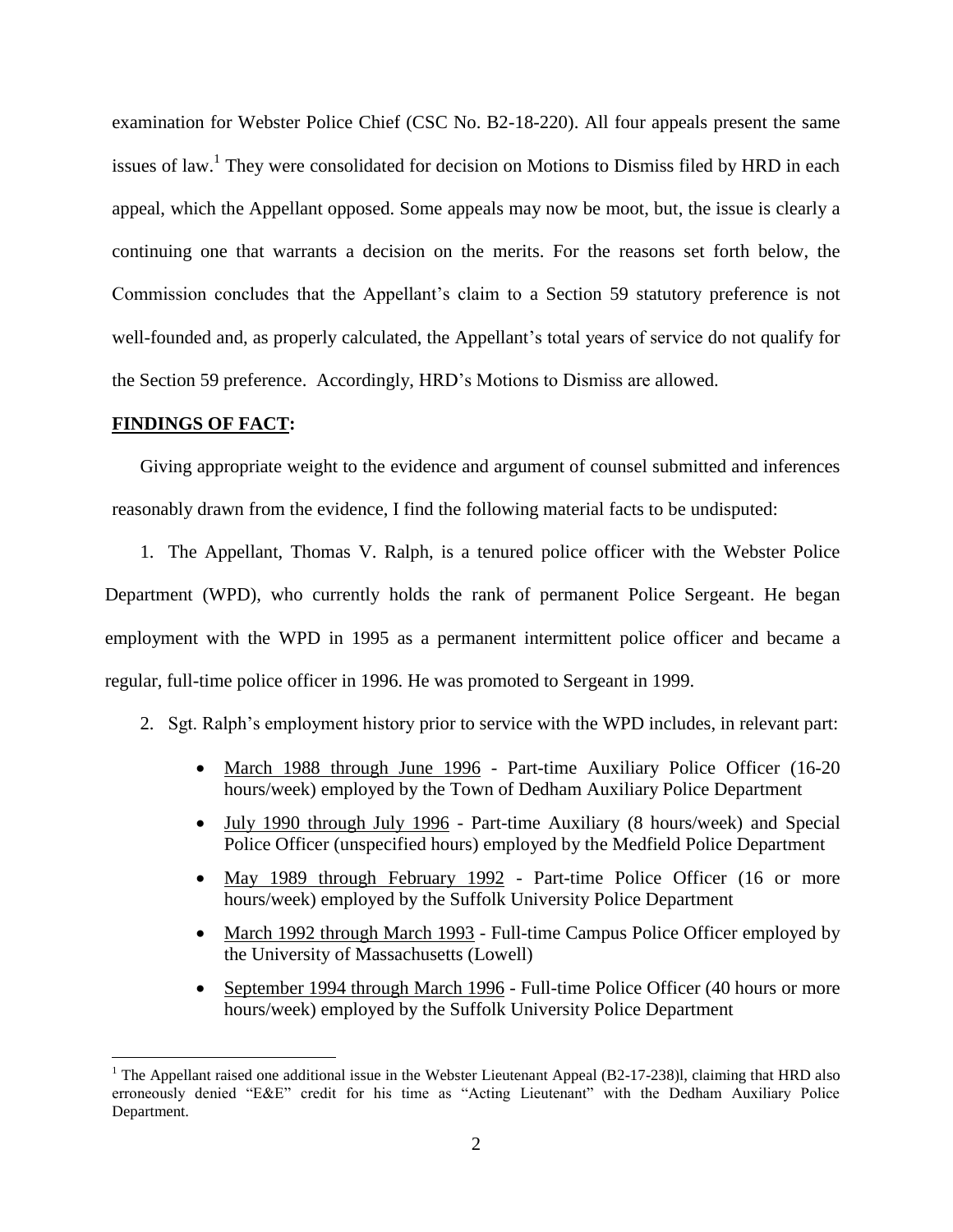- 3. Sgt. Ralph has taken and passed these four civil service promotional examinations:
	- March 10  $& 11, 2017$  Dracut Police Chief Assessment Center
	- February 28 & March 1, 2017 Oxford Police Chief Assessment Center
	- September 13, 2017 Webster Police Lieutenant Promotional Examination
	- September 21, 2018 Webster Police Chief Assessment Center

4. For each examination, Sgt. Ralph duly completed an HRD Employment Verification Form listing his work experience, and claiming the experience credits he thought should be added to his test score, pursuant to civil service law and rules. Among these credits, Sgt. Ralph claimed a "25-Year Promotional Preference", based on his contention that he had accrued the 25 years of service that would entitle him to that preference, pursuant to Mass. G.L.c.31,§59.

- 5. G.L.c.31, §59, ¶5, added by St.1978,c.393,§11, provides, in relevant part: ". . . Notwithstanding the provisions of any law or rule to the contrary, *a member of a regular police force or fire force who has served as such for twenty-five years* and who passes an examination for promotional appointment in such force shall have preference equal to that provided to veterans . . . ." (*emphasis added*)
- 6. The HRD Employment Verification Form states, in relevant part:

**Applicants who are claiming the 25-Year Promotional Preference**: This form will serve as the primary source of verification and computation of an applicant's eligibility for this preference, and the [exam date] will be the computation cut-off date. Time worked as a Permanent Reserve/Intermittent Police Officer or as a Temporary Police Officer after certification may be applied toward one's eligibility for this preference."

7. Sgt. Ralph's claim to the statutory 25-Year Promotional Preference acknowledged that his service with the WPD, dating from his employment on December 12, 1995 as a Permanent Intermittent Police Officer on December 12, 1995, alone, fell short of the twenty-five year mark. He asserted, however, that the following additional employment put him over that threshold: (1) nine years (1988-1996) of part-time service with the Dedham Auxiliary Police Department; plus (2) six years (1990-1996) of part-time employment as an Auxiliary and Special Police Officer with the Medfield Police Department; plus (3) thirteen months (1992-1993) of full time employment as a Campus Police Officer with the University of Massachusetts Lowell Campus.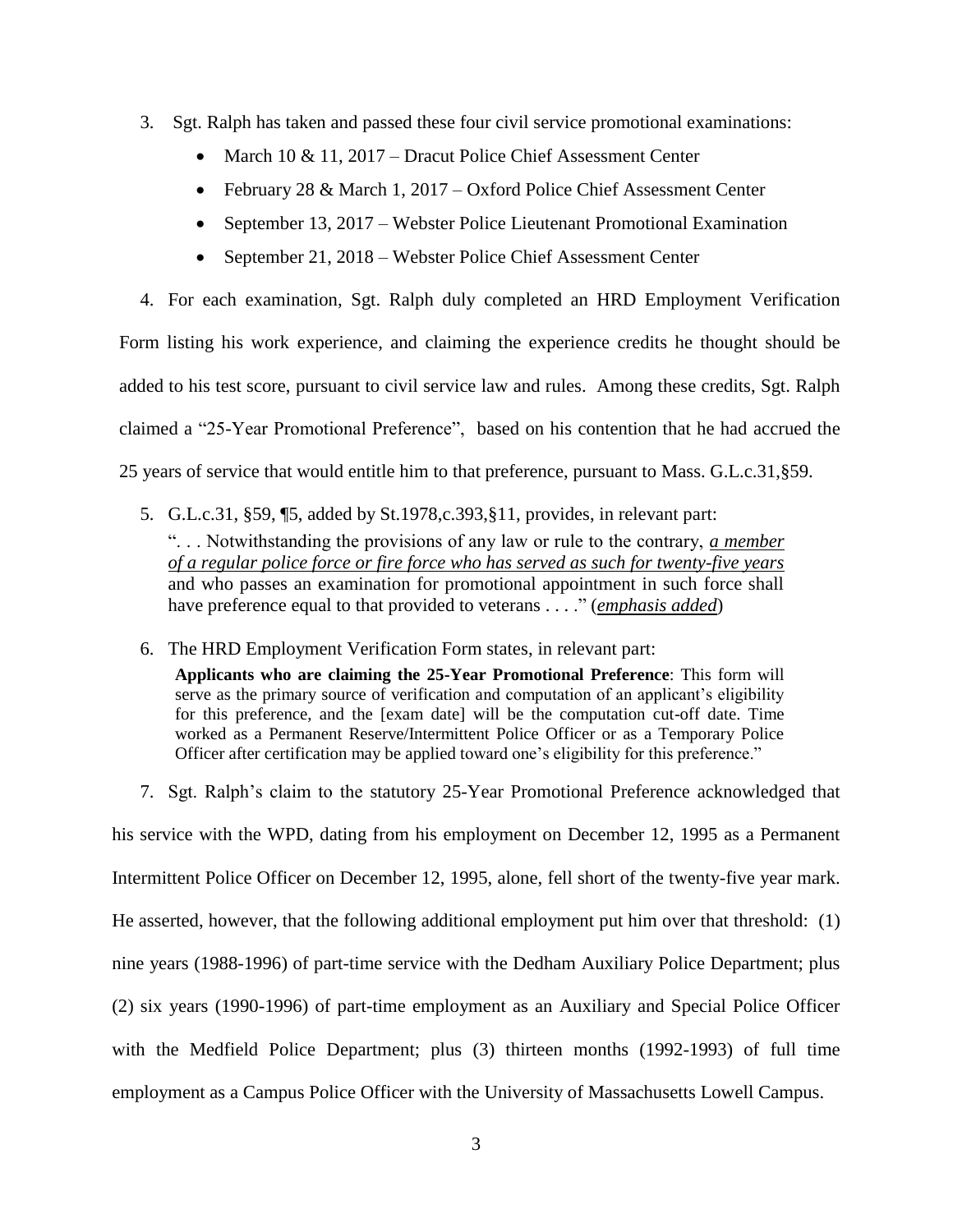- 8. Sgt. Ralph supported his claim with documentation that included:
	- Verification by the Town Administrator of employment with the WPD.
	- A letter signed from an Administrative Assistant in the Human Resources Department, University of Lowell [sic], attesting to thirteen months' employment as a "full time Campus Police Officer" at UMass Lowell.
	- A letter from the Chief of Police of the Town of Medfield attesting to appointment "as an Auxiliary Police Officer and a Special Police Officer".
	- A letter dated February 1, 2017 from the Director of the Dedham Auxiliary Police Department attesting to six years as a "member of the Dedham Auxiliary Police . . . assisting the Regular Police Officers with traffic and crowd control at town events . . . traffic duties at church gatherings . . . weekend patrol duties of town buildings and property, when requested by the Regular Police" and attending "regular weekly meetings of the unit".
- 9. HRD denied Sgt. Ralph's claims for a Section 59 preference on the grounds that his

employment at UMass Lowell, Dedham and Medfield, did not qualify as creditable years of

service within the meaning of Section 59. These appeals duly ensued.

10. In response to HRD's Motions to Dismiss, Sgt. Ralph submitted additional

documentation which included:

- A February 5, 2004 letter from the Chief of Police of the Town of Dedham attesting that Sgt. Ralph "served as a member of the Dedham Auxiliary Police Department" from November 1988 to June 1996.
- An excerpt from the proposed FY 2017 Budget for the Dedham Police Department, which indicates that, among the "significant changes requested for FY17" was "to add two new Auxiliary Officers, Current Auxiliary has four officers." The budget requests also contains a chart that indicates the number of FTE's (Full Time Equivalent Employees) would remain at 63, with a reduction of one FTE "Patrol Officer", no changes in the other sworn officer ranks, and an increase of one FTE "Civilian" employee.
- A 1992 Dedham Auxiliary Police ID Card, signed by the Dedham Police Chief.
- A September 28, 2012 letter from the Director of the Dedham Auxiliary Police Department attesting that he was "appointed as a Patrolman of the Dedham Auxiliary in November 1988 . . . a Sergeant in August 1992, and Acting Lieutenant in January 1994 . . . [and] in July 1995 . . . returned to his rank of Sergeant."
- A 10/11/2015 Notice from HRD stating, among other things, that, in connection with the May 2005 promotional examination for WPD Police Chief, he had been awarded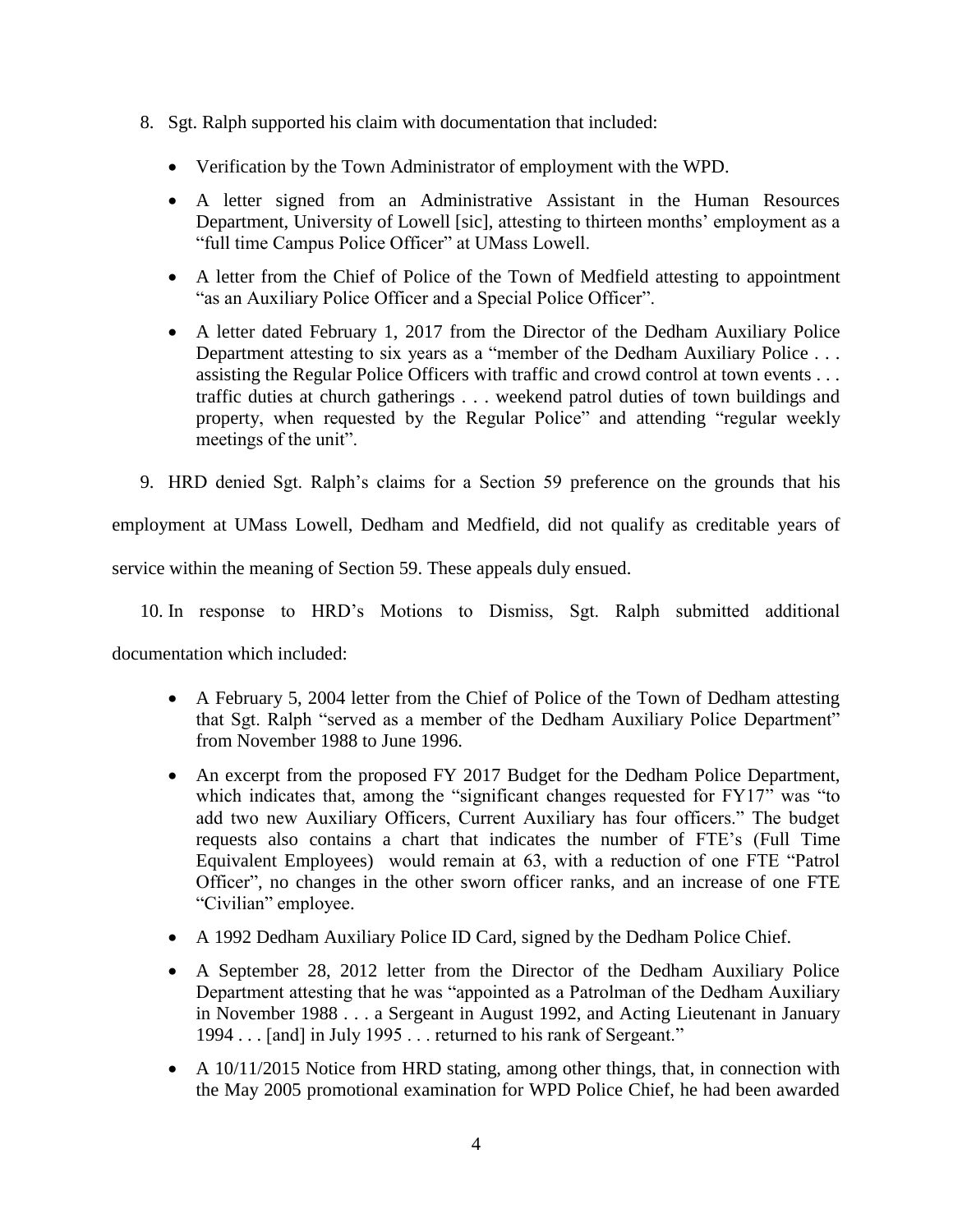E&E credit for 150 hours of service in the Dedham Auxiliary Police Department and 300 hours as a Special Police Officer at Medfield Police Department, which, in the aggregate, was pro-rated to 2 months of full-time equivalent service in "Category 8".

 A November 2, 2012 letter from HRD on appeal of his E&E score, stating that his claim submitted for "Police Lieutenant time in Dedham" had been miscalculated and was corrected "resulting in two months of credit being added to your score."

11. The Town of Dedham and the Town of Medfield are "civil service communities" whose appointments to positions as sworn full-time, permanent, intermittent, reserve, temporary and provisional officers in those town's Police Departments are made pursuant to civil service law. (*Administrative Notice [https://www.mass.gov/service-details/civil-service-police-departments]*)

12. The positions of Auxiliary Police Officer and Special Police Officer are not classified as civil service job titles classified within the Massachusetts MuniClass Manual promulgated by HRD or other classification plans approved by HRD for the Towns of Dedham and Medfield. (*Administrative Notice [MuniClass Manual, pp.117 through 125]*)

## **ANALYSIS**

HRD is vested with broad discretionary authority to prescribe the rules for enhancement of the overall test scores of candidates who take and pass a civil service examination to account for a candidate's particular level of education, experience and training (so-called "E&E" credit), including the type and weight given as credit for such training and experience. G.L.c.31,§3, §5 & §22. See, e.g., Nicholas v. Human Resources Div., 29 MCSR 358 (2016); Magino v. Human Resources Div., 27 MCSR 34 (2012). Pursuant to this authority, HRD has prescribed:

"[T]he administrator [HRD] shall add two points to the general average mark obtained by any veteran. . . . A veteran who has also obtained twenty-five years of service shall not receive an additional two points . . . ." Personal Administration Rules, PAR.14(2).

The two point preference established by PAR.14(2) is incorporated by reference into G.L.c.31,§59,¶5, but entitlement to the preference is a matter of law. The statute must be construed to effect the legislature's intent, as disclosed by its ordinary and plain meaning and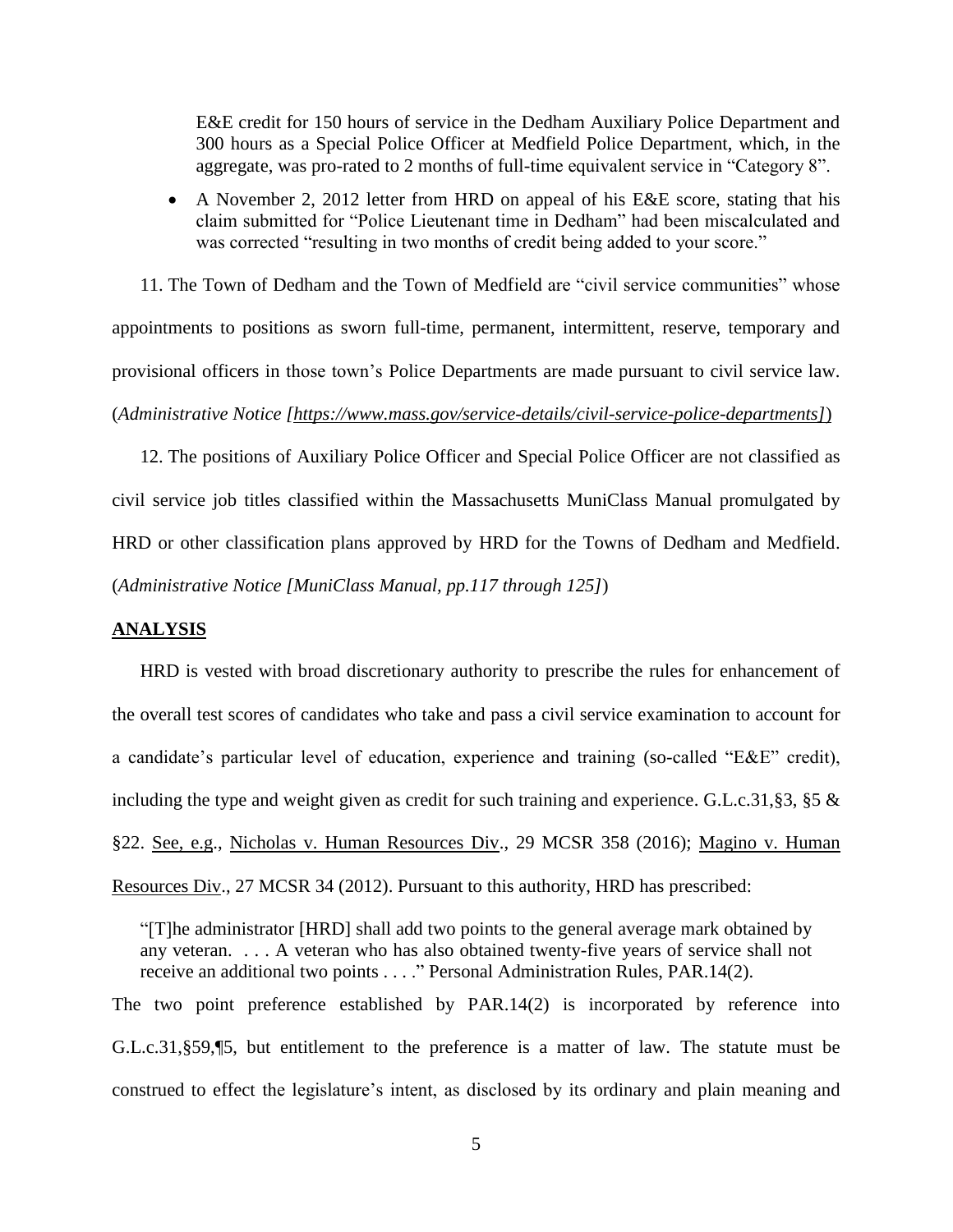with substantial deference to HRD (and this Commission) to resolve ambiguities. E.g., ENGIE Gas & LNG LLC v. Dep't of Public Utilities, 475 Mass. 191,197-98 (2016); Goldberg v. Board of Health, 444 Mass. 627, 632-35 (2005); Commercial Wharf East Condo. Ass'n, v. Dep't of Environmental. Protection, 93 Mass.App.Ct. 425, 433, rev. den. 480 Mass. 1104 (2018)

HRD denied Sgt. Ralph the two-point 25-Year Promotional Preference based on the language in Section 59 that allows "a member of a regular police force . . . who has served as such for twenty-five years" to claim the preference, which HRD interprets to mean that the legislature intended the preference to apply only to "regular" police officers who "served *as* such" for twenty five years, i.e. who served *as* a regular police officer for at least twenty-five years. Sgt. Ralph reads the statute to mean that service as any "member" *of* a "regular police force" is covered and HRD cannot limit credit to "members" employed as "regular police officers".

No Massachusetts appellate decisions have construed the statutory 25-Year Promotional Preference. The Commission has decided that Section 59 creditable service must be with a police or fire force in the Commonwealth. Although service outside Massachusetts could qualify for certain discretionary E&E credits established by HRD (G.L.c.31, §22), the legislative intent of the Section 59 statutory preference was meant to reward public safety officers for longevity in public service to citizens within Commonwealth. See Golner v. Human Resources Div., 28 MCSR 388 (2015); Cataldo v. Human Resources Div., 23 MCSR 617 (2010).

The Commission also has decided that creditable service in a "regular police force" is not limited to the "regular police force" in which the promotional candidate then "served as such".<sup>2</sup>

 $\overline{a}$ 

<sup>&</sup>lt;sup>2</sup> The language in Section 59 - "a member of a regular police or fire force who has served as such for twenty-five years . . . ." – could have been construed to limit the preference to candidates who accrued their 25 years as a regular police officer entirely for "such force" with which they then served and sought promotion, but the Commission's decisions eschewed that literal and narrow reading because it would be inconsistent with the perceived, logical legislative intent to reward the character and extraordinary experience of police officers who chose to embark on a full-time career of police service within the Commonwealth and dedicated themselves to such public service for twenty-five years, and was not necessarily focused on longevity with any particular Massachusetts community.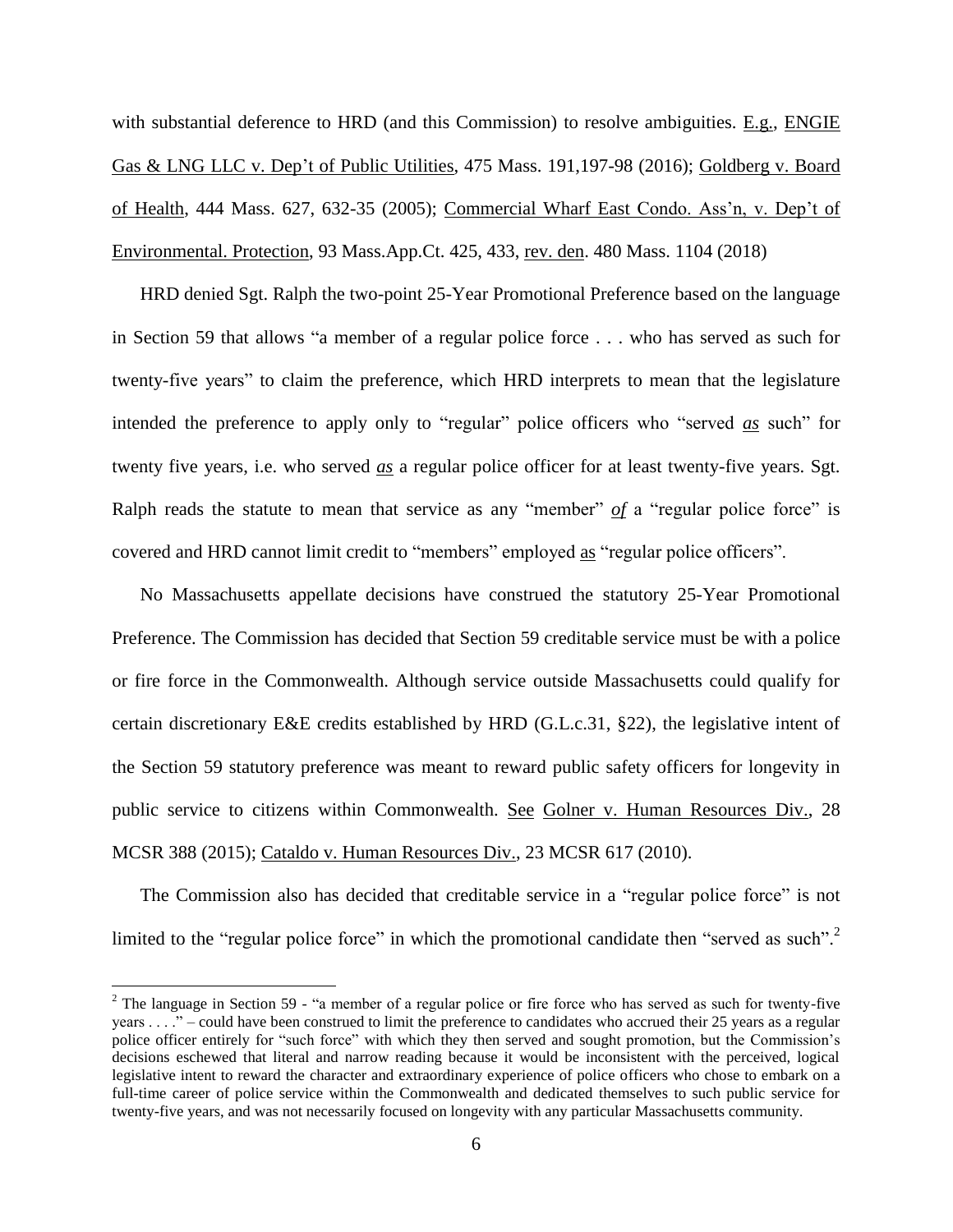Thus, prior service with another regular police force, time served in any civil service position (i.e., reserve, intermittent or temporary police officer appointments to a regular police force), as well time served in an equivalent non-civil service position in the regular police force of a municipality that had opted out of the civil service system may also be included. See DeFrancesco v. Human Resources Div., 21 MCSR 662 (2008), *aff'd sub nom*, DeFrancesco v. Civil Service Comm'n, C.A. 2009-00392 (Middlesex Sup. 2009); Neville v. Town of Wilmington, 18 MCSR 188 (2005); Lopes v. Human Resources Division, 13 MCSR 49 (2000).<sup>3</sup>

Finally, the Commission concluded that a police force staffed by "special state police officers" appointed by the Colonel of the Massachusetts State Police (e.g., police forces of most private colleges, universities and hospitals) are not "regular police forces" within the meaning of Section 59. See DeFrancesco v. Human Resources Div., 21 MCSR 662 (2008), *aff'd sub nom*, DeFrancesco v. Civil Service Comm'n, C.A. 2009-00392 (Middlesex Sup. 2009) <sup>4</sup>

The questions of statutory interpretation now posed to the Commission are: (1) does service as a Massachusetts "Auxiliary" Police Officer or (2) "Special" Police Officer, count as service with a municipality's "regular police force" within the meaning of Section 59; and (3) does Sgt. Ralph's employment as a UMass campus police officer in 1993-1994 count as service with a "regular police force" within the meaning of Section 59?

 $\overline{a}$ 

 $3$  The Commission ruled in Neville v. Town of Wilmington, 18 MCSR 188 (2005), that a regular police officer could count time toward the Section 59 preference for prior full-time appointments as a temporary and permanent intermittent officer. The procedures for appointing reserve and intermittent police officers, many of whom work part time, are civil service appointments made pursuant to G.L.c.31,§58, a statute that consistently distinguishes the "reserve or intermittent force" from the "regular force". Thus, this Commissioner questions whether service as a reserve or intermittent officer is truly equivalent service to time as a regular, full-time officer for purposes of the Section 59 preference but it is not necessary to this Decision to revisit Neville here.

<sup>&</sup>lt;sup>4</sup> As noted, exclusion of service as "special state police officer" or as a police or fire officer outside of Massachusetts for purposes of statutory construction of Section 59 does not preclude HRD from allowing "E&E" credits for such service under its broad discretionary authority under G.L.c.31, §5 & §22 over civil service examination design and scoring. <u>See, e.g., Verderico v. Human Resources Div.</u>, 28 MCSR 229 (2015) (discussing the distinction between Section 59 and HRD's Section 22 authority over examinations)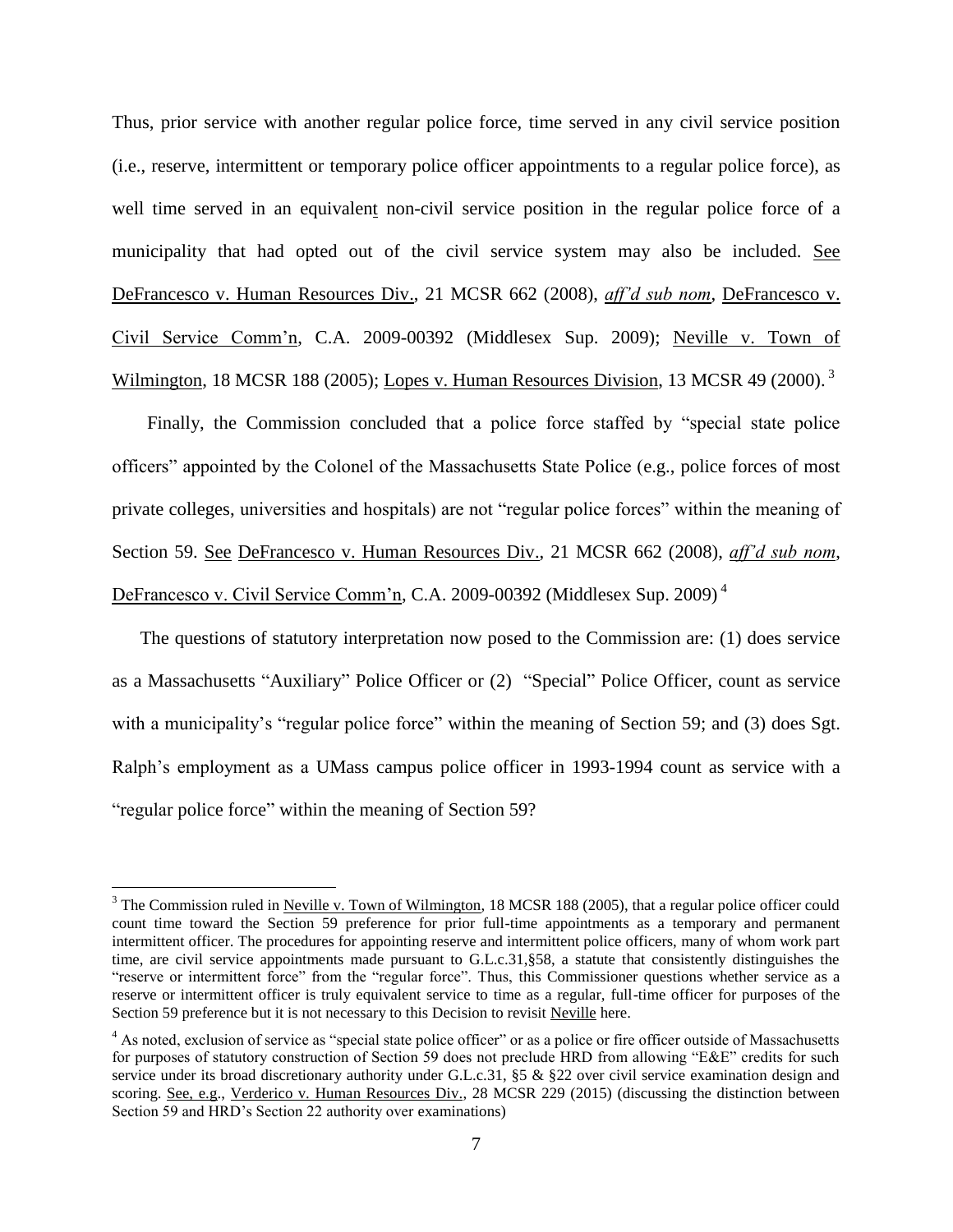## General Considerations

 $\overline{a}$ 

HRD's premise – the 25-Year Promotional Preference applies to "regular" officers who have accrued 25 years of service as "regular" officers – comports more logically to the legislative intent in enacting G.L.c.31, §59 than does Sgt. Ralph's alternative interpretation – time served by anyone considered a "member" of a "regular police force" counts toward the 25 years of service.

First, the 25-Year Promotional Preference must be read in context with all of Section 59, as well as in harmony with Civil Service Law as a whole. The preference is triggered only when a current full-time "member" serving as a "regular" officer in a civil service police force seeks a full-time promotion pursuant to Section 59 to a superior officer's position in that force. Section 59 presumes that only "full-time members of the regular force in the next lower title" will take such a promotional examination. G.L.c.31, §59,  $\llbracket 2$  through  $\llbracket 5^5$  Thus, the legislature's chosen phrase "served as such" logically means to refer back to a candidate's time spent "as" a full-time, sworn member of a "regular police force" in which the member served and would serve if promoted pursuant to Section 59.

Second, Sgt. Ralph's construction would read the statutory language "served as such" to mean served as "members", not just the regular, full-time members of force. This interpretation would mean including not just auxiliary and "special" officers at issue here, but also other department "members" such as police cadets, civilian dispatchers and clerical staff, an illogical result that the legislature obviously cannot have intended when it enacted Section 59. See generally, Commonwealth v. Wade, 475 Mass. 54, 60 (2016), *citing* [Sullivan v. Brookline](https://1.next.westlaw.com/Link/Document/FullText?findType=Y&serNum=2001955395&pubNum=0000578&originatingDoc=Iefe71845559011e6a807ad48145ed9f1&refType=RP&originationContext=document&transitionType=DocumentItem&contextData=(sc.Keycite))*,* 435 [Mass. 353, 360, 758 N.E.2d 110 \(2001\).](https://1.next.westlaw.com/Link/Document/FullText?findType=Y&serNum=2001955395&pubNum=0000578&originatingDoc=Iefe71845559011e6a807ad48145ed9f1&refType=RP&originationContext=document&transitionType=DocumentItem&contextData=(sc.Keycite))

 $<sup>5</sup>$  In the unlikely event that less than 4 regular officers in the next lower title sign up, the department  $\frac{may}{may}$  offer the</sup> exam to "regular" members in any lower title, and, if there are still less than four interested officers, may elect to open the exam to "reserve, intermittent or call force" officers, who must produce payroll records that prove their part-time service is equivalent to the required full time experience (1 to 3 years) needed to be eligible for promotion. G.L.c.31,§59, ¶3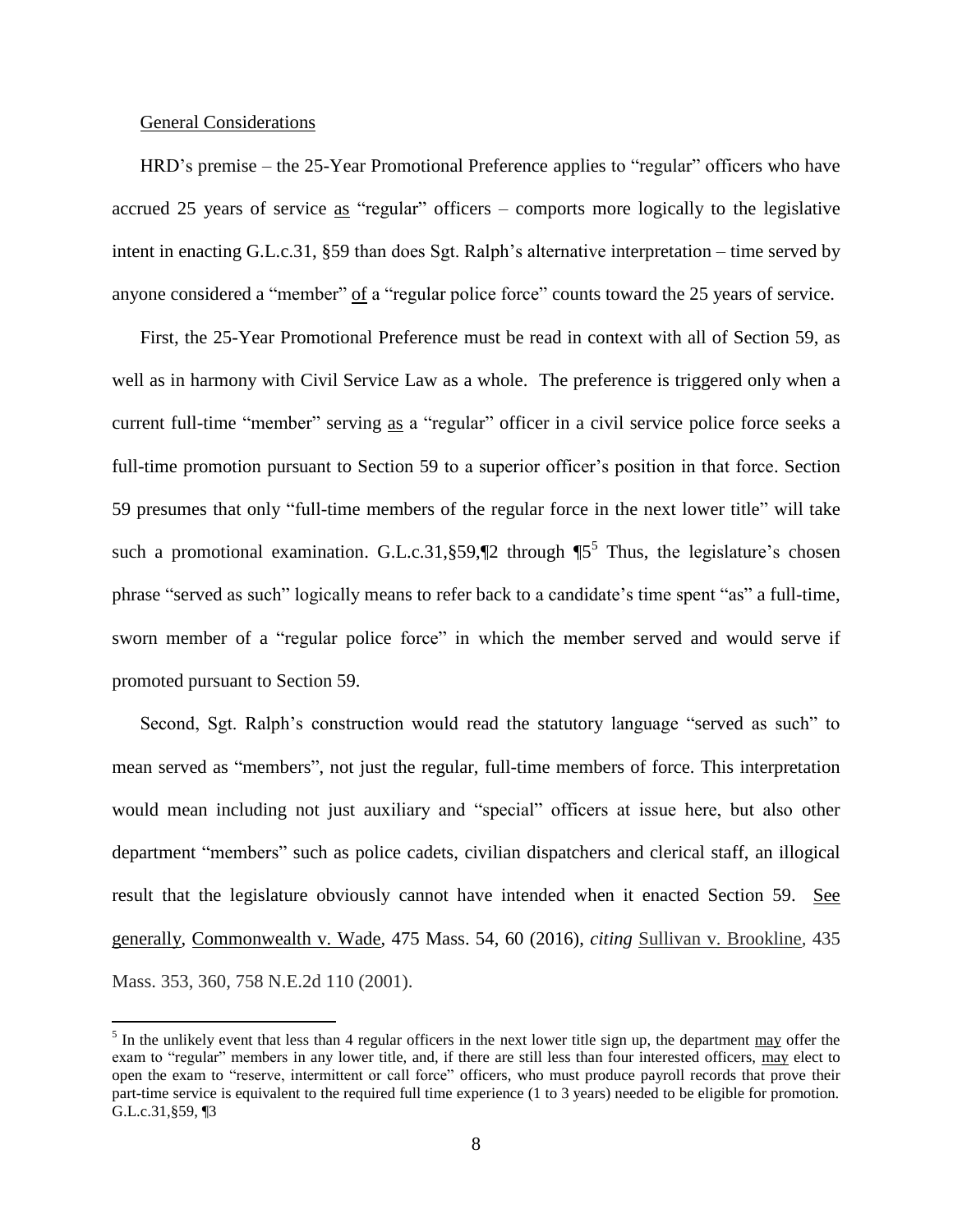Third, Sgt. Ralph's approach creates another anomaly, namely, during calendar years 1988 to 1996, inclusive, he purportedly accrued more than eight years of creditable time toward the 25- Year Promotional Preference for his work for the Dedham Auxiliary Police (16-20 hours per week) and the Medfield Auxiliary Police (8 hours per week), plus six years of creditable time for his unspecified number of hours as a Medfield Special Police Officer during this same period, plus thirteen months of credible time for his full-time employment during a portion of that period as a UMass Lowell Campus Police Officer.<sup>6</sup> The legislature cannot have intended to enable a scheme that permitted simultaneous accrual of over 15 years of credible 25-Year Promotional Preference service within a period of just eight chronological calendar years. Moreover, such double and triple counting of overlapping experience is problematic as a factual matter, especially without any documented support for the unusually large number of overlapping hours purportedly worked at various points during the period in question.

In sum, construing the phrase "served as such" as relating back to the service of the candidate as a sworn full-time member of a regular police force gives the practicable and logical meaning to the phrase that the legislature intended, providing a preference to those seasoned regular career officers who seek advancement to a higher rank in the civil service police and fire service.

#### Auxiliary Police

 $\overline{a}$ 

The term "Auxiliary Police" stems from the Civil Defense Act of 1950, St. 1950, c. 639, which established the Massachusetts Civil Defense Agency (CDA) to coordinate local civil defense activities with the newly created Federal Civil Defense Administration enacted by the Federal Civil Defense Act, P.L.920,  $81<sup>st</sup>$  Cong., 2d Sess. (1950). The law was meant to expire after two years, evidently conceived to address a temporary, passing situation (the Soviet Union

<sup>&</sup>lt;sup>6</sup> Sgt. Ralph also worked during this same time for Suffolk University part-time from 1989 to 1992 (16 or more hours/week) and full time from 1994 to 1996 (40 or more hours per week) but, pursuant to the Commission's DeFranciso decision, he correctly did not claim creditable time for that employment.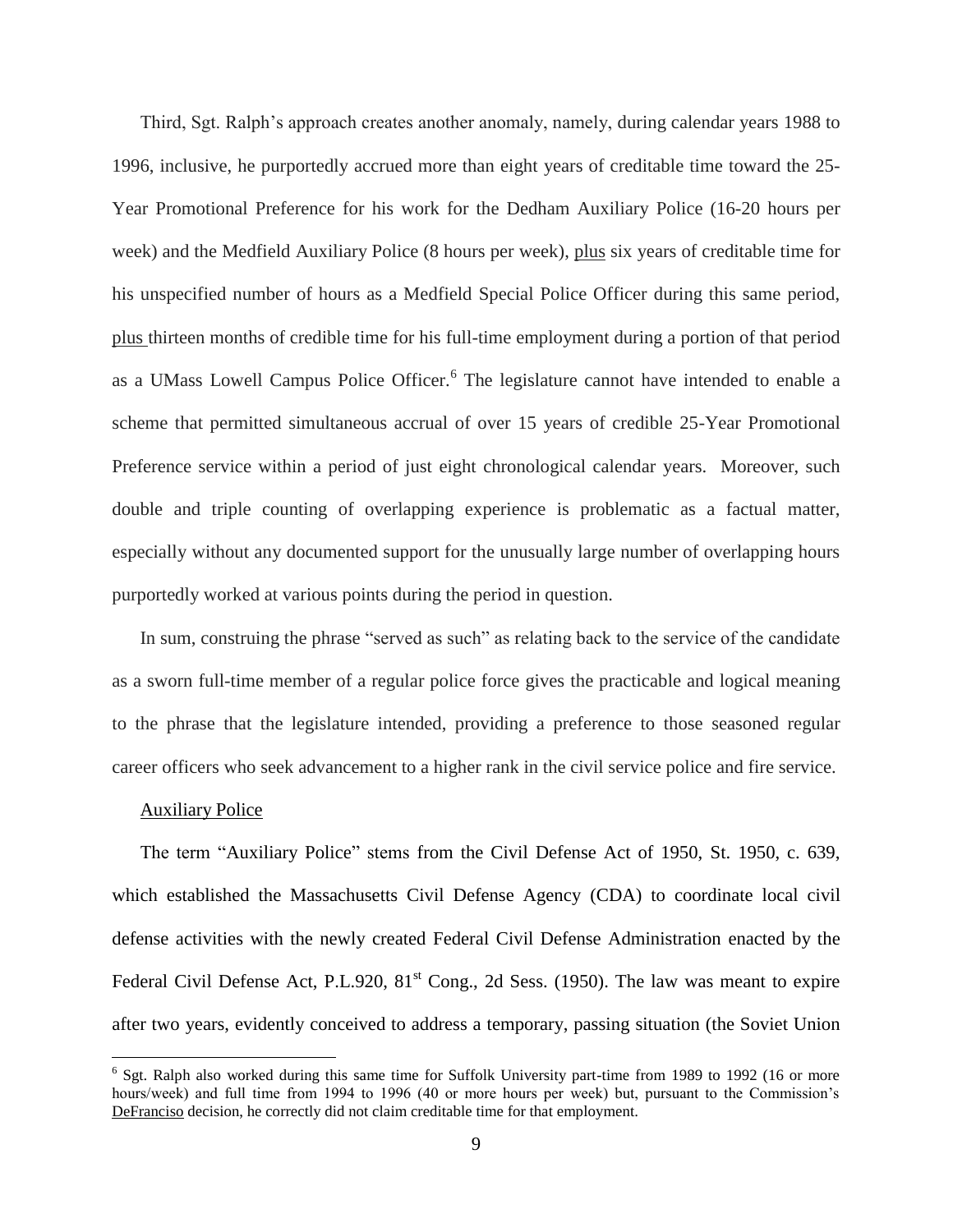recently had tested its first atomic bomb in late 1949), but that sunset was extended, eventually the law became permanent and its administration now resides at the local level with the Office of Emergency Preparedness of the Massachusetts Emergency Management Agency (MEMA) and with the Federal Emergency Management Agency (FEMA) at the federal level. See Director of CDA v. Civil Service Comm'n, 373 Mass. 401 (1977) (discussing history of CDA and application of civil service law to it). See also, CIVIL DEFENSE AND HOMELAND SECURITY: A SHORT HISTORY OF NAT'L PREPAREDNESS EFFORTS (Dep't Homeland Security, 2006), [https://training.fema.gov/hiedu/docs/dhs%20civil%20defense-hs%20-%20short %20 history.pdf](https://training.fema.gov/hiedu/docs/dhs%20civil%20defense-hs%20-%20short%20%20%20history.pdf)

Section 11 of the Civil Defense Act, not codified in the General Laws, provides, in part:

# **§ 11. Auxiliary Firemen and Police.**

- *(a)The mayor and city council in cities and the selectmen in towns, or such other persons or bodies as are authorized by law . . . may appoint, train and equip volunteer, unpaid auxiliary firemen and auxiliary police* and may establish and equip such other volunteer, unpaid public protection units as may be approved by  $[MEMA] \dots$  Coats  $\dots$  worn  $\dots$ by auxiliary firemen shall bear on the back the letters C.D. five inches in height and helmet . . . shall be in yellow. Every such fireman, unless wearing a coat . . . and helmet issued as aforesaid, shall, while on duty as such, wear an arm band bearing the letters C.D*. Chapters thirty-one, thirty-two and one hundred fifty-two of the General Laws shall not apply to persons appointed hereunder. Coats, shirts and other garments to be worn as outer clothing by auxiliary police officers shall bear a shoulder patch with the words "Auxiliary Police" in letters not less than one inch in height.*
- (b) *Cities and towns may by ordinance or by-law, or by vote . . . authorize their respective police departments to go to aid another city of town at the request of said city or town in the suppression of riots or other forms of violence* therein, and, while . . . extending such aid, the members of such departments shall have the same powers, duties, immunities and privileges as if performing the same within their respective cities or towns. . . .
- *(c)* The head of the fire or police department of any city, town or district of the Commonwealth shall, *after the issuing of any proclamation provided for in this act*, order such portion of his department . . . for service in any part of the commonwealth where the governor may deem such service necessary for the protection of life and property. When on such service, police officers and firemen shall have the same powers, duties, immunities and privileges as if they were performing their duties within their respective cities, towns or districts. . . . *Persons appointed to an auxiliary police force in a city of town shall exercise or perform such of the powers or duties of police officers as may be prescribed by the appointing authority including but not limited to replacing and performing the duties of regular personnel who may be actually engaged in the direct control or suppression of riots or other civil disturbance, and no civil defense personnel shall be so utilized in any such direct riot control activities; provided, that said powers or duties shall not be exercised or performed by them except. . . to meet a situation which*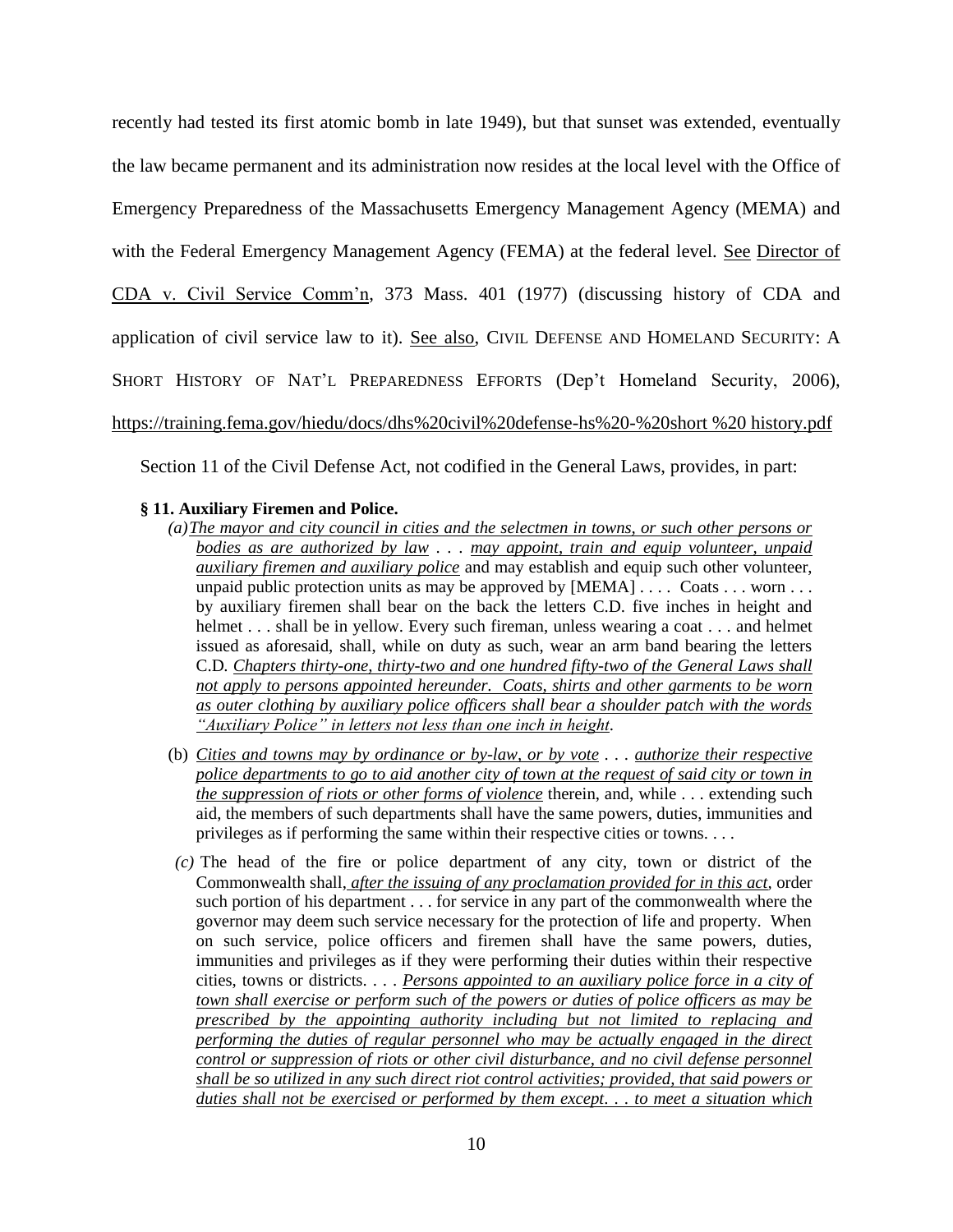*. . . cannot be adequately handled by the regular police force and by the reserve police force . . . Auxiliary police in towns, but not in cities, may . . . exercise powers conferred by section ten<sup>7</sup> of this act upon members of regular, special or reserve police forces of said towns except as provided above.*

*(d) Auxiliary police shall not be sent to another city or town pursuant to the provisions of paragraphs (b) or (c) of this section or any other provisions of law, except upon order of the head of the police force* of the city or town in which such auxiliary police were appointed; provided, that *auxiliary police shall not be so dispatched . . . unless they are authorized by the appointing authority to exercise or perform to the full powers or duties of police officers . . . except that auxiliary police appointed in a town shall not while performing their duties in a city, exercise the powers conferred by section ten in this act upon members of regular, special or reserve police forces of said town. When on such service, auxiliary police shall have the same powers, duties, immunities and privileges, except as provided above, as if they were performing their duties within their respective cities and towns.*

# St. 1950, c. 679, as amended, as printed at [https://www.mass.gov/lists/emergency-preparedness](https://www.mass.gov/lists/emergency-preparedness-laws-and-regulations)[laws-and-regulations](https://www.mass.gov/lists/emergency-preparedness-laws-and-regulations) (*emphasis added*)

The general laws do not mention the appointment or describe the duties of Auxiliary Police. See G.L.c.41, §96 through §99.<sup>8</sup> Regular police officers appointed under G.L.c.31,§59 and reserve and intermittent police officers appointed under G.L.c.31,§58 are both positions governed by the civil service law and rules. No equivalent position to an Auxiliary Police Officer exists under civil service law. See HRD MUNICLASS MANUAL, pp.117-125 (Civil Defense, Fire Alarm & Police Signal Management and Police Series). I found no source that identifies how many municipalities continue to support an Auxiliary Police force. For most of those that still exist, the duties vary across municipalities; some have migrated from the statutory mandate to be used only in declared civil defense emergencies; they all, however, remain volunteer forces. See,e.g.[,https://www.cambridgema.gov/cpd/policeunits/officeofthecommissioner/auxiliarypolice](https://www.cambridgema.gov/cpd/policeunits/officeofthecommissioner/auxiliarypolice) (traffic and crowd control at Cambridge city events, weekend patrols as needed); https://www. city.waltham.ma.us/police-department/pages/auxiliary-police (non-sworn, unarmed, volunteers

 $\overline{a}$ <sup>7</sup> Section 10 authorizes "regular, special and reserve members of the police and fire forces of the commonwealth or of its political subdivisions, and members of the state guard and the armed forces of the United States, while in uniform" to "enter upon private property for the purpose of enforcing blackout or air-raid precaution rules . . ."

<sup>&</sup>lt;sup>8</sup> The only mention in the General Laws of duties of Auxiliary Police is a statute prohibiting them from being called upon "in any industrial or labor dispute or to regulate picketing in connection with a strike." G.L.c.149, §23B.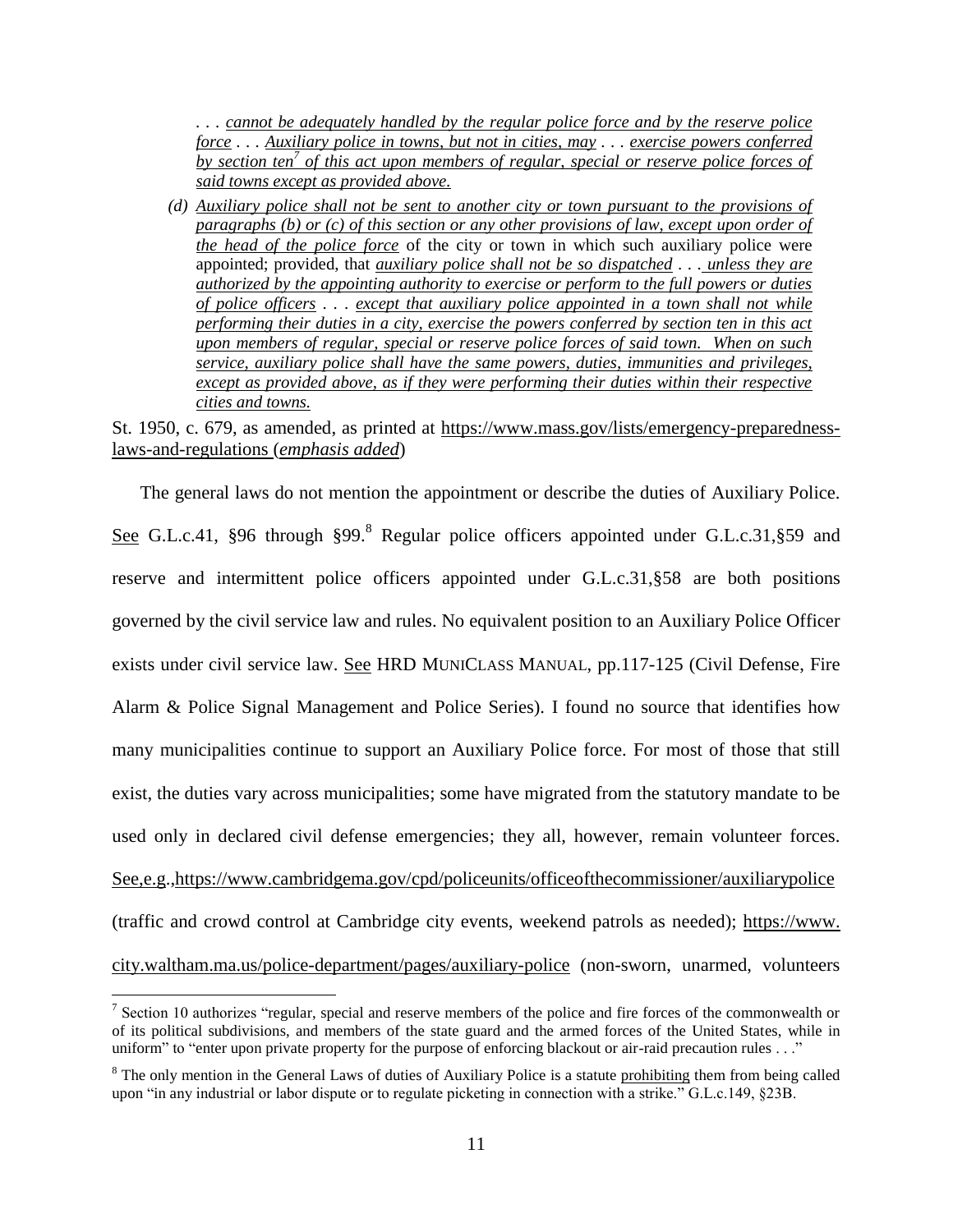who mainly patrol Waltham school grounds and parks); [https://www.framinghamma.gov/790/](https://www.framinghamma.gov/790/%20Auxiliary-Police)  [Auxiliary-Police](https://www.framinghamma.gov/790/%20Auxiliary-Police) (volunteers provide unpaid "community service"); [https://www.lawpd.com/](https://www.lawpd.com/%20410/Auxiliary-Police)  [410/Auxiliary-Police](https://www.lawpd.com/%20410/Auxiliary-Police) (volunteers "assist and augment" Lawrence sworn force, monitor municipal buildings, church and local events, bike, foot and cruiser patrols); [https://wpd.org/divisions/](https://wpd.org/divisions/%20auxiliary-police)  [auxiliary-police](https://wpd.org/divisions/%20auxiliary-police) (academy and firearms trained volunteers assist Wilmington police in emergencies, local events and evening school patrol); [https://www.natickma.gov/196/Auxiliary-](https://www.natickma.gov/196/Auxiliary-Police)[Police](https://www.natickma.gov/196/Auxiliary-Police) (traffic control at local Natick events, bike patrol, weekend school property monitoring, emergency disaster shelter security); [https://www.newtonauxpolice.com](https://www.newtonauxpolice.com/) ("observe, support and assist" full-time Newton police with disasters, event traffic and crowd control [e.g., Boston Marathon]); <http://www.belmontauxpd.org/> (reserve/academy trained volunteers assist Belmont police with patrol, events and disasters)

I could not locate any published information about the specific duties of Dedham Auxiliary Police or the Medfield Auxiliary Police and the parties provided none. I examined the documents submitted by Sgt. Ralph concerning the Dedham Police Auxiliary which he argues demonstrate that the Auxiliary force is an integral part of the Dedham Police Department's regular police force. The documents, however, prove otherwise. The Police Department's 2017 recommended budget actually shows that, while the department proposed adding four new Auxiliary Police officers, the payroll and FTE schedule shows a net reduction of one sworn regular officer and an increase of one "civilian" FTE. This information confirms that Dedham Auxiliary Police are civilian, non-sworn volunteers, and are not members of the "regular police force".

In sum, given a dearth of authority to show that appointment as a Auxiliary Police Officer brings with it well-defined specific, uniformly assigned "regular" police duties (other than those prescribed for responding sporadically to a declared emergency under the Civil Defense Act), the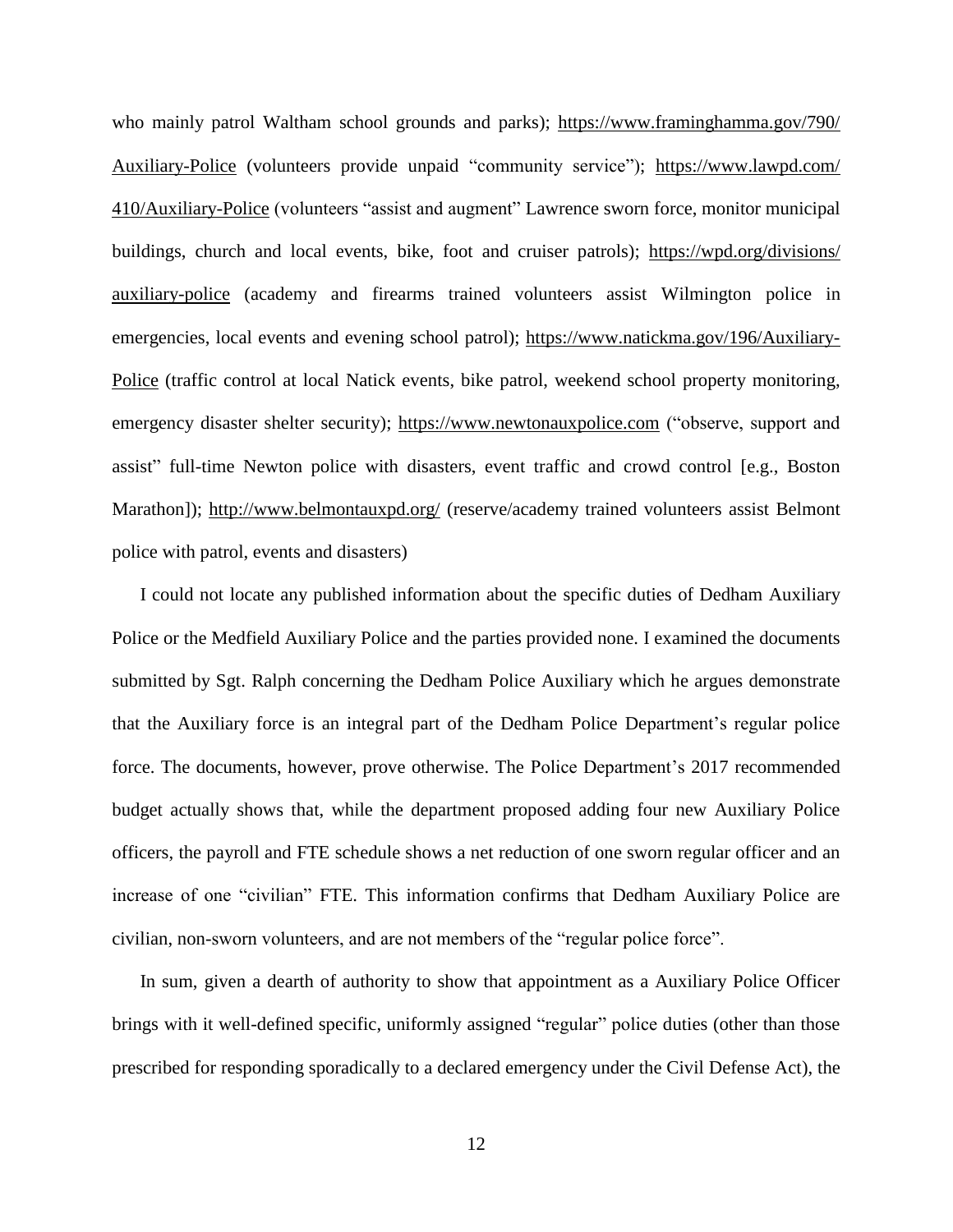time served as a volunteer Auxiliary Police Officer is not cognizable as the type of full-time, sworn officer "regular police" work that qualifies for consideration in computing entitlement to the 25-Year Promotional Preference. For the same reasons that the Commission found that HRD was not required to parse all of the variations in the duties of "special state police officers" who staff campus police and other public and private institutions, HRD should not be burdened with investigating whether a particular Auxiliary Police force, if any, actually performs as a "regular police force." Indeed, the possibility that any such force exists seems more remote that with "special state police" forces. The record, here, certainly did not show that the Dedham Auxiliary Police Department or the Medfield Auxiliary Police are, or were, such a qualifying police force.

### Special Police Officer

Sgt. Ralph's claim to 25-Year Promotional Preference creditable time for his service as a Medfield Special Police Officer is more simply resolved.

First, no documentation submitted by Sgt. Ralph, confirms the time, if any, that Sgt. Ralph actually performed the duties of such a position on any weekly, monthly or annual basis, or that he was paid for any of that service. As noted above, the eight hours Sgt. Ralph reported as working in Medfield may be double-counting Special Police and Auxiliary Police assignments (and some of this time also overlaps with other reported full time employment). HRD was fully justified to conclude that an undocumented, but apparently, a sporadic weekend job, is not the type of work the legislature intended to be counted as a year of creditable service.

Second, nothing in this record establishes what duties a Medfield Special Police Officer is authorized to perform, let alone whether those duties are equivalent to the type of work performed by Medfield's "regular police force." No equivalent civil service position of Special Police Officer exists. See HRD MuniClass Manual, *supra*. The only statutory duty expressly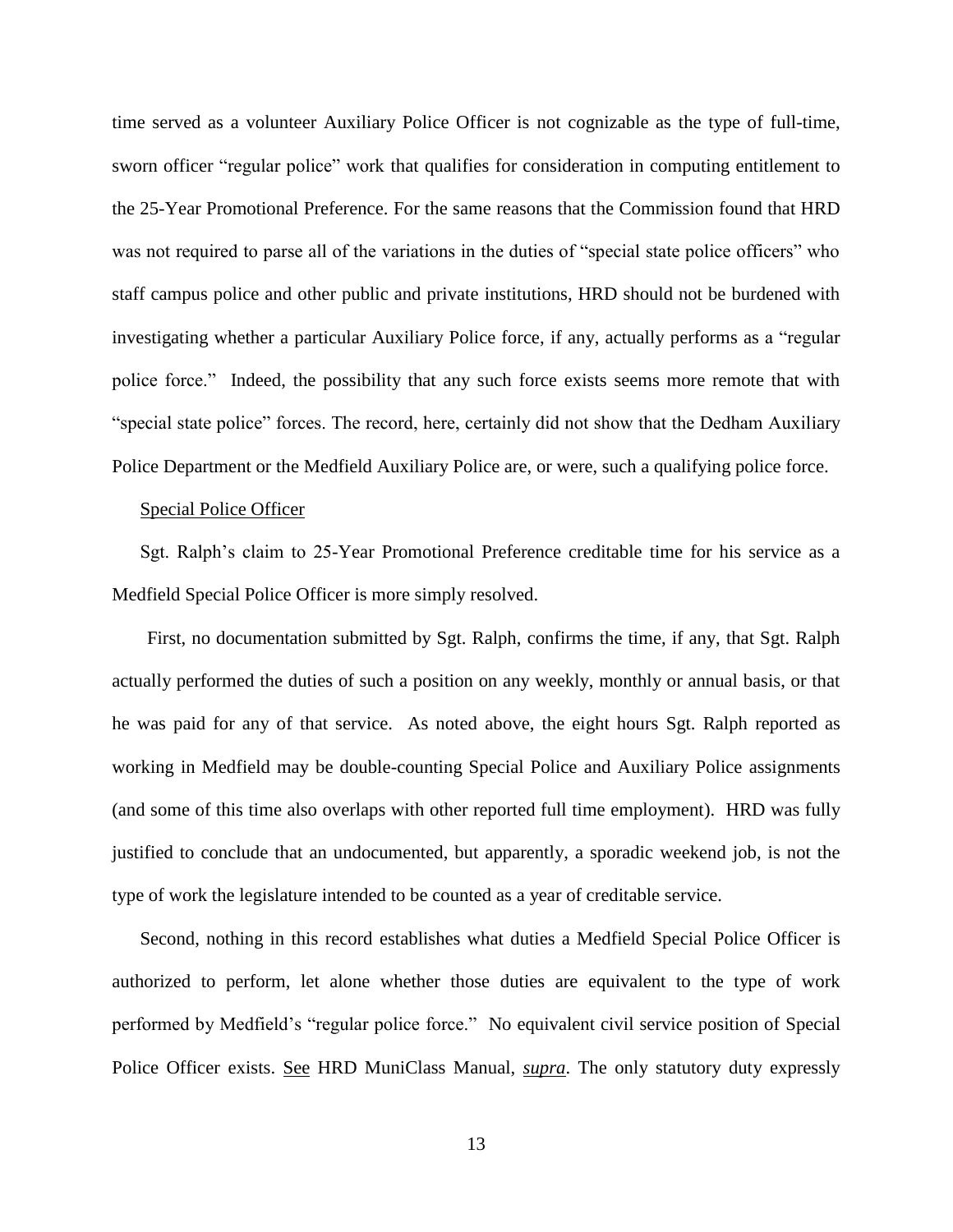conveyed on special police officers is one that allows them to arrest "tramps" and vagrants", which has been declared problematic under the Massachusetts and U.S. Constitutions and is hardly the stuff of "regular police" work. See G.L.c.279,§63 *et seq*.; Alegata v. Commonwealth, 353 Mass. 287 (1967) (vagrancy laws "void for vagueness"). See also Scione v. Commonwealth, 481 Mass. 225 (2019) (part of G.Lc.279, §58A(1) unconstitutionally vague)<sup>9</sup>

Third, Sgt. Ralph points out that special police officers are covered by laws providing injured on duty (IOD), disability and other benefits due to injury and death "in the line of duty" afforded to regular police officers. To claim, however, that entitlement to such benefits means that special police officers must belong to the town's regular police force when on duty, succumbs to a logical fallacy that applies two valid premises to reach an invalid conclusion  $-$  i.e. "Special Police Officers injured on duty are entitled to benefits (True); Regular Police officers injured on duty are entitled to benefits (True); therefore, Special Police Officers are Regular Police Officers when on duty (NOT TRUE). Such an inference – i.e., non-tenured special police officers can, in effect, temporarily step into the shoes of "regular" civil service officers without appointment as such, collides with the entire civil service system for filling such civil service positions, including provisional and temporary ones, solely through qualifying examinations and selection based on rank ordering of eligible lists. See generally, G.Lc.31,§8 through §27 and §58 through §65.

In sum, HRD appropriately denied Sgt. Ralph's claim to creditable service toward the 25- Year Promotional Preference for a vaguely stated and largely undocumented claim for the time he served as a Medfield Special Police Officer.

 $\overline{a}$ 

<sup>&</sup>lt;sup>9</sup> G.L.c.41, §99 and related case law does not inform the question here. That statute authorizes appointment of sworn, regular police officer in one community as a "special police officer" a neighboring community, intended to resolve the jurisdictional issues that arise when that regular officer acts in "hot pursuit" or on request for mutual aid outside his appointed jurisdiction. See, e.g., Commonwealth v. Callahan, 428 Mass. 335 (1998); Commonwealth v. Kerr, 469 Mass. 284 (1991); Commonwealth v. Andrews, 34 Mass.App.Ct. 324, rev.den., 415 Mass. 1104 (1993)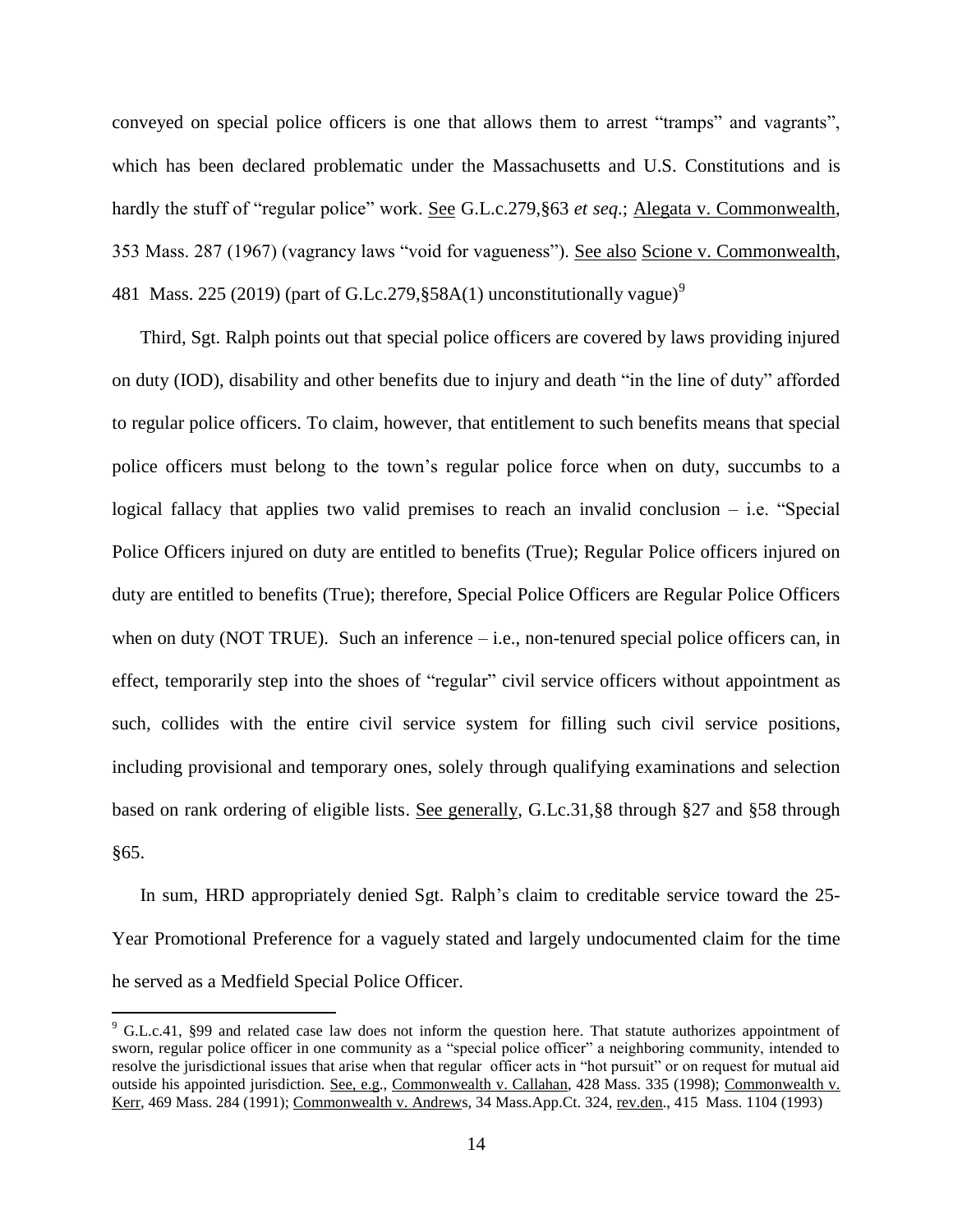### UMass Lowell Campus Police

Sgt. Ralph's claim to 25-Year Promotional Preference creditable time for full-time employment as a UMass Lowell Campus Police Officer is a closer call. Sgt. Ralph correctly points out that his appointment was made by the UMass Lowell trustees, acting pursuant to their specific statutory authority to appoint "police officers" under the UMass enabling statute, G.L.c.75,§32A. Thus, decisions that the 25-Year Promotional Preference cannot be claimed by campus police appointed as "special state police officers" under the Massachusetts State Police statute, G.L.c.22C, §63 are informative, but they are not automatically dispositive here. See, e.g., DeFrancesco v. Human Resources Div. 21 MCSR 662 (2008), *aff'd sub nom*, DeFrancesco v. Civil Service Comm'n, C.A. 2009-00392 (Middlesex Sup. 2009). See also, Commonwealth v. Mullen, 40 Mass.App.Ct. 404, rev.den. 423 Mass. 1105 (1966) (state college campus police "special state police officer" did not have powers of a regular police officer and lacked authority to stop a motorist for a civil traffic violation). But see Arkelian v. Human Resources Div., 30 MCSR 253 (2017) (suggesting, but not deciding, that HRD consider whether state university campus police service should receive E&E examination points in some cases).

Although University of Massachusetts campus police forces appointed under G.L.c.75, §32A are clearly appointed under a different statute than police forces staffed by "special state police officers", the question still remains whether UMass campus police are equivalent to a "regular" municipal police force. After parsing the applicable statutes and legislative history, I conclude that the law now prescribes that police at all five UMass campuses in the "UMass segment" have sufficient, clearly identifiable and uniformly applied characteristics that may well entitle them, currently, to be treated as equivalent to a municipal "regular" police officers. I also conclude, however, that Sgt. Ralph served at UMass Lowell when the law was somewhat different and the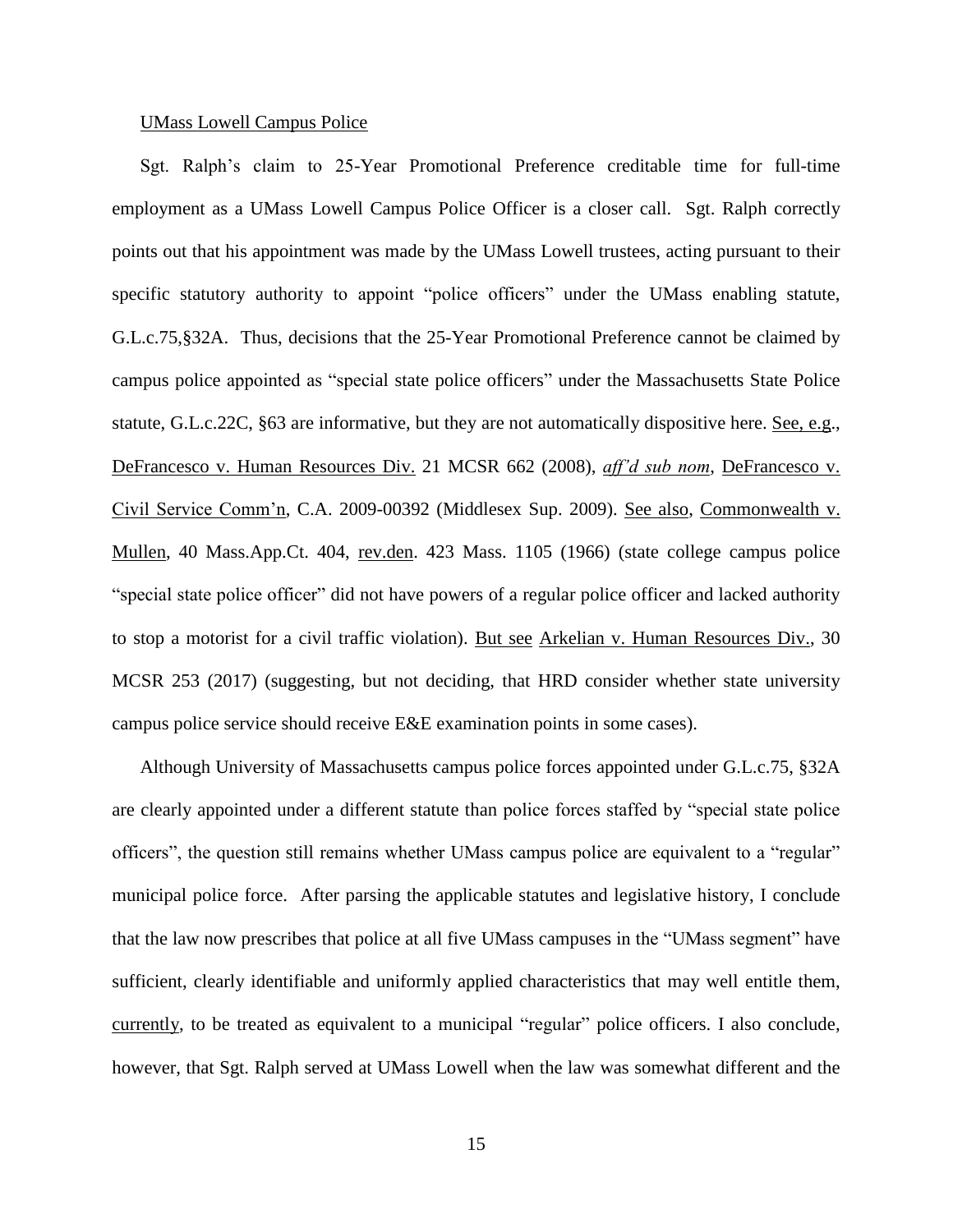characteristics now in place were not so clearly established. Thus, I cannot reasonably conclude that the campus police force at UMass Lowell, as it existed at the time Sgt. Ralph served there nearly 25 years ago, then had the requisite characteristics that enable his duty to be considered the equivalent of service with a "regular" police force for the purposes of the 25-Year Promotional Preference.

The dozens of public universities included within the Commonwealth's higher education system are now divided into three "segments". See G.L.c.15A,§5. Chapter 75, §1A, §32A & §32B, dating from St.1962, c.648, govern the appointment of police officers at the University of Massachusetts segment (the UMass campuses at Amherst, Boston, Dartmouth, Lowell and Worcester); Chapter 15A,§22 and Chapter 73,§18 govern appointments at the remaining 25 institutions in the "state university" and the "community college" segments.

In addition, when G.L.c.90C was enacted to establish standard procedures for issuance of civil citations for violations of the motor vehicle laws, it defined "police chief" and "police officer" to cover the UMass police force. These definitions, as further amended to conform to the changing structure of Massachusetts higher education, now authorize campus police officers in all three segments of the system to issue civil citations for on-campus motor vehicle infractions. <u>See</u> G.L.c.90C,§1 & 2A , added by St.1982,c.586, as amended.<sup>10</sup>

In 2014, Chapter 75, §32A was amended to add the following paragraph:

 $\overline{a}$ 

*Police officers appointed by the trustees of the University of Massachusetts, in connection with the operation of any part of the university within the limits of the campuses, may perform police duties under the direction of the commanding officer or the person in charge of such campus. While performing such duties within those* 

 $10$  St. 2006,c.134, §3A added a mandate to G.L.c.90C, that requires state university and community college campus police chiefs (i.e., c.15A,§22/c.73,§18 departments) to certify that officers who issue civil motor vehicle citations have completed a MPTC or State Police academy, annual in-service training, and (if authorized to carry) MPTC firearm certification, and require adoption of policies and procedures covering use of force, search and seizure, racial profiling and agreements with local municipal police departments for arrest and detention of prisoners (if institution does not have a lock-up).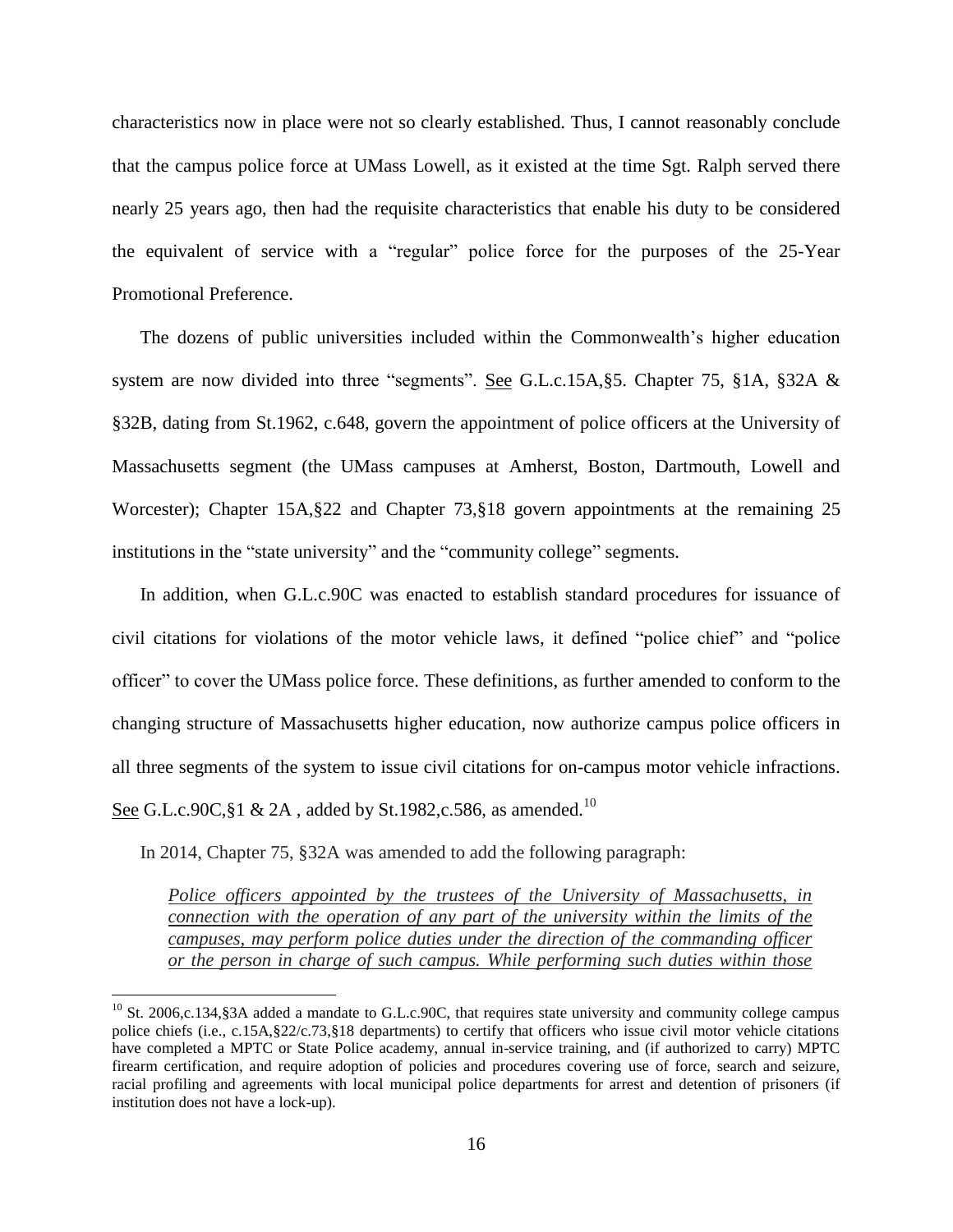*limits, the police officers shall have the same authority, immunities and privileges as duly appointed and qualified police officers acting elsewhere in the commonwealth*. *Every officer* who receives an appointment to a position on a full-time basis in which that person may exercise police powers for any of the campuses of the University of Massachusetts, shall, *prior to exercising those police powers, be assigned to and satisfactorily complete a prescribed course of study approved by the municipal police training committee or the department of the state police*.

## St. 2014, c.172, §2. (*emphasis added*)

 $\overline{a}$ 

The 2014 amendment also added Section 34B:

*Notwithstanding any general or special law to the contrary, any campus of the University of Massachusetts<sup>11</sup> may enter into an agreement with any . . . federal or state government, town, city or other towns and cities . . . in states contiguous to the commonwealth, to provide mutual aid programs for police departments* to increase the capability of such departments to protect the lives, safety and property of the people in the area . . . when the resources normally available to the University or any municipality . . . are not sufficient to cope with a situation which requires police action. *When providing such mutual aid, police officers shall have all the immunities and powers granted to them by the University or the municipalities that employ them including, but not limited to, the same duties, authority, immunities and privileges as duly appointed and qualified police officers acting as such in the municipality.*

Id. (emphasis added)<sup>12</sup> See also St.2004, c.348, §2 (mutual aid authority for UMass Amherst)

The evolution of this statutory authority expressed the legislature's intent that, by revising the laws to vest UMass campus police officers with broader authority now may well justify treating full-time public service with a UMass campus police force, currently, as equivalent to full-time service with a "regular police force". UMass campus police must be MPTC or State Police academy trained; they are now expressly vested by law, on-campus, with all of "the same authority, immunities and privileges as duly appointed and qualified police officers acting elsewhere in the commonwealth"; and they are deemed competent to be assigned to perform police duties off-campus for any other federal, state or municipal police department "to cope

 $11$  A prior mutual aid law limited to UMass Amherst had been in place since 2004. That law also deemed UMass Amherst a "town" for purposes of invoking the right of "town" elders to use force to quell a riot. St.2004,c.348.

<sup>&</sup>lt;sup>12</sup> St.2014,c.172, §1, repealed a portion of G.Lc.22C, §50, added by St.1991,c.412, §22, which read: "Guards . . . of the University of Massachusetts . . . within the limits of any reservation [of the United States of America] may perform police duties under the direction of the commanding officer or the person in charge of such reservation, and while performing such duties within such limits shall have the same authority, immunities and privileges as duly appointed and qualified police officers acting as such elsewhere within the commonwealth." (*emphasis added*)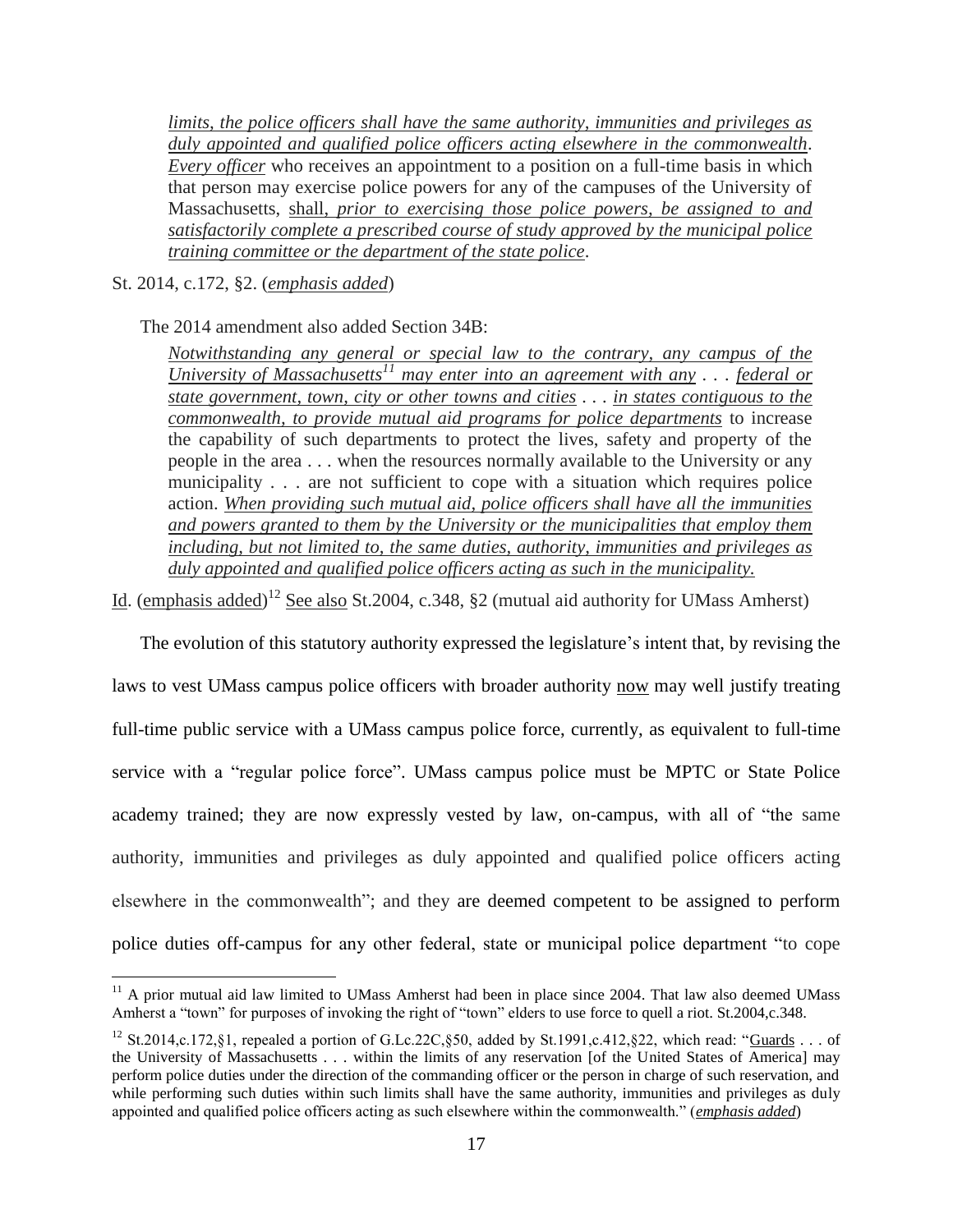with a situation which requires police action" and "[w]hen providing such mutual aide, police officers shall have all the immunities and powers granted to them by the University or the municipalities that employ them, including, but not limited to, the same duties, authority, immunities and privileges as duly appointed and qualified police officers acting as such in the municipality."

The question remains whether the 2014 legislative intent that UMass police forces should be considered "regular" police forces can be related back to 1993, when Sgt. Ralph served as a UMass Lowell police officer. The law then in effect focused mainly on authority to exercise "police powers" to enforce "traffic and parking rules and regulations" and to issue civil citations for motor vehicle offenses on school premises. G.L.c.15A, §22, added by St.1991,c.142, §7; G.L.c.90C,§1,added by St.1982,c.586; G.L.c.75,§1A,added by St.1991,c.142,§17. These limited grants of police power are essentially no different from the limited, rather than general, police powers that are granted to many other persons who are not, thereby, deemed "regular" police officers. See, e.g., G.L.c.22C, §56 *et seq*. See also Commonwealth v. Mullen, 40 Mass.App.Ct. 404, rev.den. 423 Mass. 1105 (1966) (cataloguing statutes providing limited grants of police powers). Thus, when Sgt. Ralph served as a UMass Lowell police officer in 1993--94, UMass campus police forces were not as clearly described to have all of the duties of a regular police force. Therefore, HRD was justified to conclude that his employment at UMass Lowell did not qualify for creditable time toward the 25-Year Promotional Preference.<sup>13</sup>

# E&E Credit for Acting Auxiliary Lieutenant Time

 $\overline{a}$ 

Sgt. Ralph's claim to "E&E" credit on his Webster Police Lieutenant's exam for time spent as an "acting Lieutenant" with the Dedham Auxiliary Police Department can be addressed

 $13$  The Commission reserves to a future decision whether the 25-years of service preference applies to post-2014 UMass campus police forces or other college and university police forces.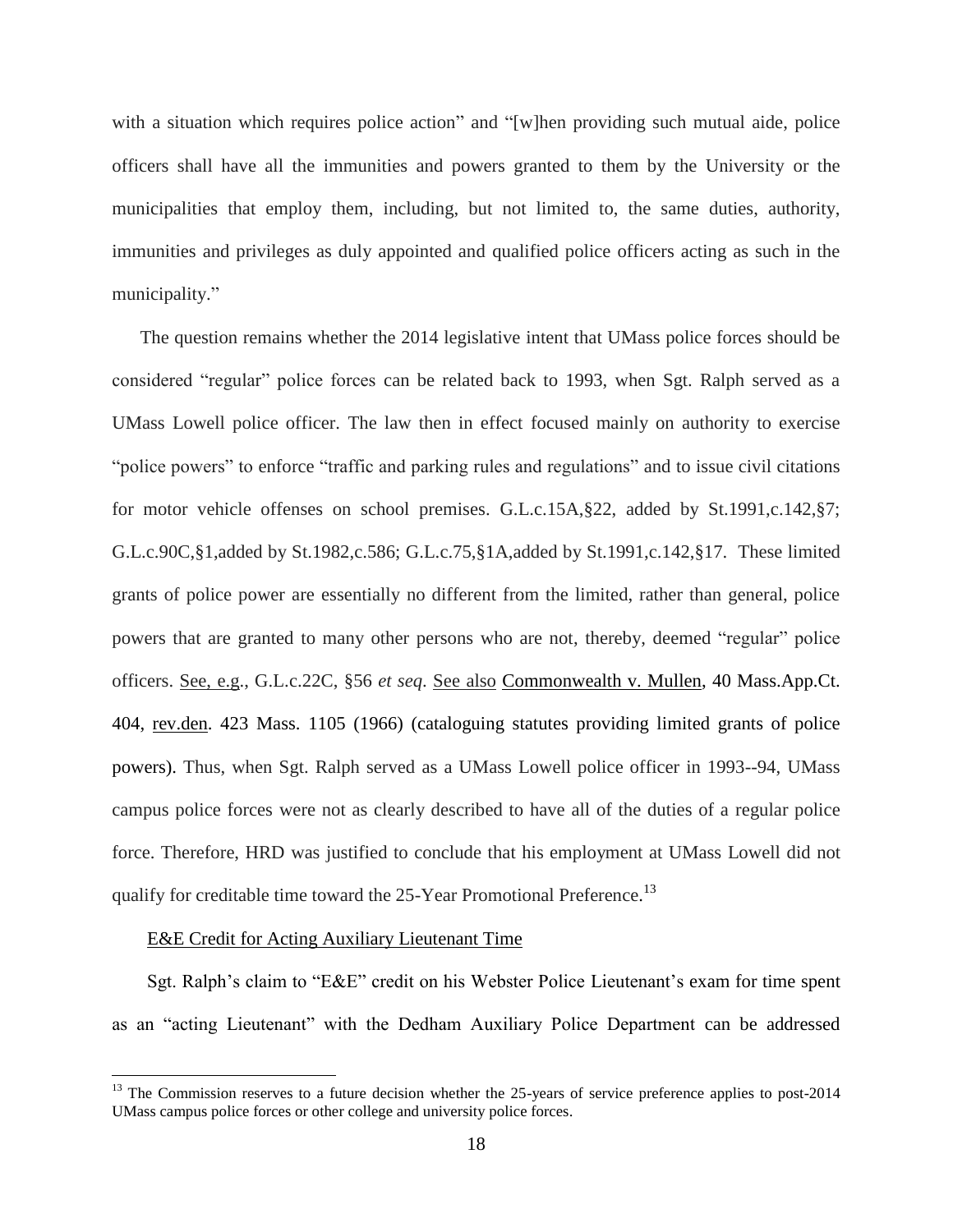summarily. As noted earlier, in establishing the parameters for "E&E" credits, HRD is vested with broad authority under civil service law to establish parameters for "E&E" discretionary credits. See G.L.c.31,§3, §5 & §22. See, e.g., Nicholas v. Human Resources Div., 29 MCSR 358 (2016); Magino v. Human Resources Div., 27 MCSR 34 (2012). HRD was fully justified to disqualify volunteer, part-time "acting" service with an Auxiliary Police Department, supervising civilians who were being directly supervised by the Regular Police Officers whom they were "assisting . . . with traffic and crowd control at town events . . . traffic duties at church gatherings . . . weekend patrol duties of town buildings and property, when requested by the Regular Police" and attending "regular weekly meetings of the unit". I found nothing in the 2016 Police Lieutenant's E&E Claim Form that allows E&E credit for such service.

The fact that HRD allowed E&E credit for volunteer service as an Auxiliary Police officer on the 2005 and 2012 exams does not stop HRD from exercising discretion to change for good reason and, especially to correct errors in, the requirements for E&E points in a future exam, a decision the Commission is not inclined to second-guess. Similarly, Sgt. Ralph's citation to Baston v. Human Resources Div., 29 MCSR 62 (2016) is not persuasive. That appeal turned on specific facts, namely, service by a Boston Police Deputy Superintendent, who the Commission found objectively, and undisputedly, met the specified requirement for E&E points, as set forth in the E&E Claim Form, for "acting" in the title of "Police Captain or higher". .Finally, no evidence was produced to infer that adding the E&E points involved would make any difference to Sgt. Ralph's final, rounded exam score or his place on the eligible list.

#### **CONCLUSION**

For the reasons stated, the appeals of Sgt. Thomas V. Ralph in CSC Nos. B2-17-072, B2-17-073, B2-17-238 and B2-18-220, are *dismissed*.